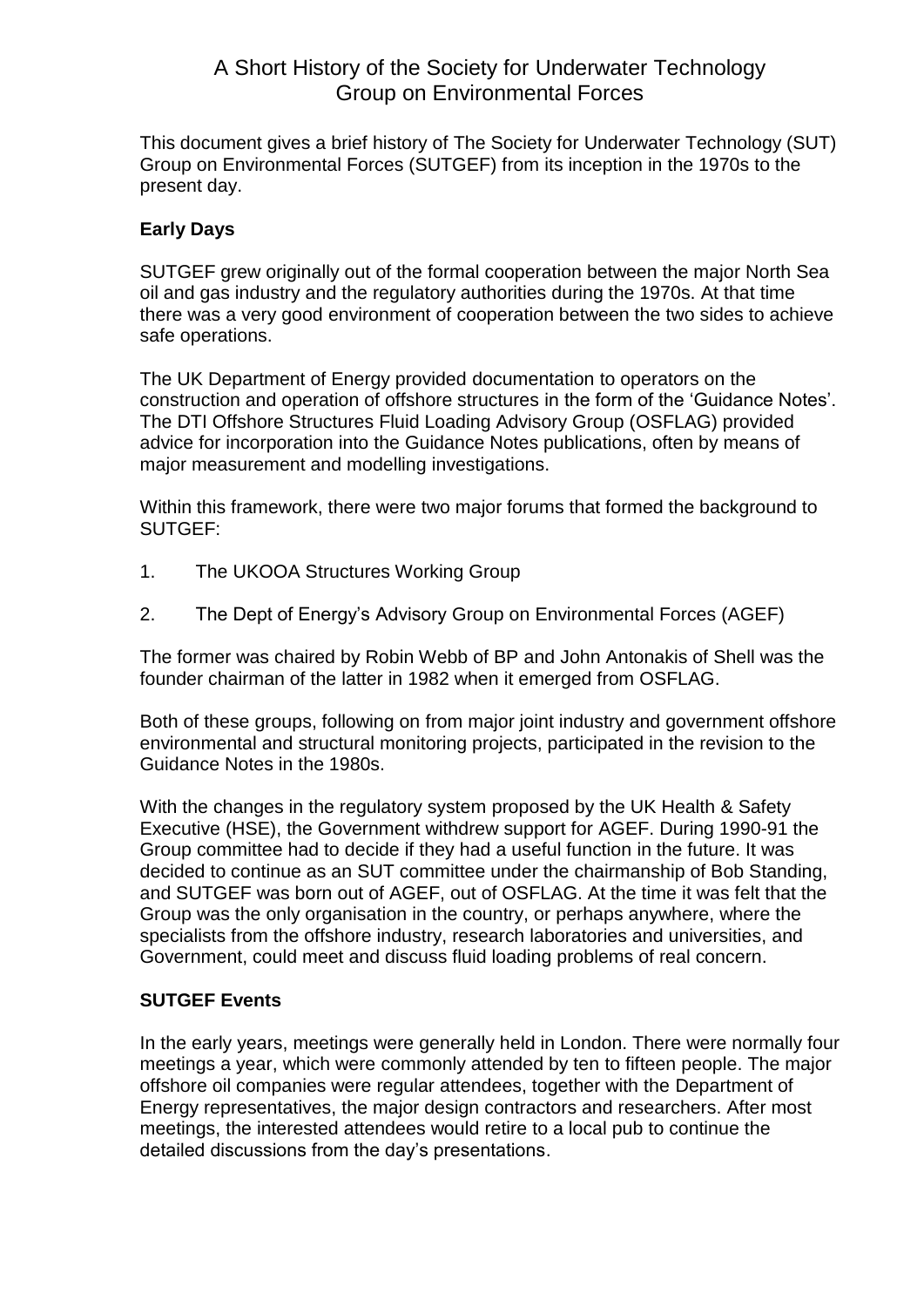## A Short History of the Society for Underwater Technology Group on Environmental Forces

The Group regularly organised SUT conferences, seminars and workshops on a range of fluid loading topics of concern to industry, as well as sessions for the biannual Offshore International conference. It produced papers on research recommendations to assist the offshore industry and improve safety, for publication by SUT.

The group also selected candidates for the annual SUT Oceanography Award, generally on the basis of the worthiness of an individual's contribution to the offshore industry. This was awarded only when appropriate and the function has, in recent years, moved to the main body of SUT.

### **Oceanography Prize Winners Nominated by SUTGEF**

- 1986 Mike Somers
- 1987 Dr Joseph King
- 1988 Laurence Draper
- 1989 Dr Neil Hogben
- 1990 Prof Michael Longuet-Higgins
- 1991 Dennis Ardus
- 1992 M J 'Tom' Tucker
- 1993 David Carter
- 1994 Prof Klaus Hasselmann
- 1996 Dr George Forristall
- 1997 Dr John Gould and David Ellett
- 1998 Dr Vincent Cardone
- 1999 Prof J A Batties
- 2000 Dr David Cartwright
- 2001 Prof Howell Peregrine
- 2004 Dr Colin Grant and Christopher Shaw
- 2006 Dr Ralph Rayner

#### **Recent Years at SUTGEF**

In recent years the Group has changed its position as a meeting of minds between Industry, Government and Academia to become more of an academic discussion group as the regular involvement of the offshore industry has rather diminished.

As part as the Group's change of focus, it has increasingly sought to collaborate with established research project groups, a strategy which has been successful in introducing the benefits of SUT to younger undergraduates and post-graduates.

Meetings are generally been held 3 times a year with two main technical presentations on subjects ranging from modelling of smooth particle hydrodynamics to wave energy converters. A full list of presentations from 1997 to 2017 meetings of SUTGEF is available from the Group secretary as an Excel format file. In addition, annual summaries of SUTGEF activities can be found in the SUT yearbooks, available from the London office.

In addition, over the last few years, the meeting venues have alternated between London (Imperial College and City, University of London) and Oxford, bringing a